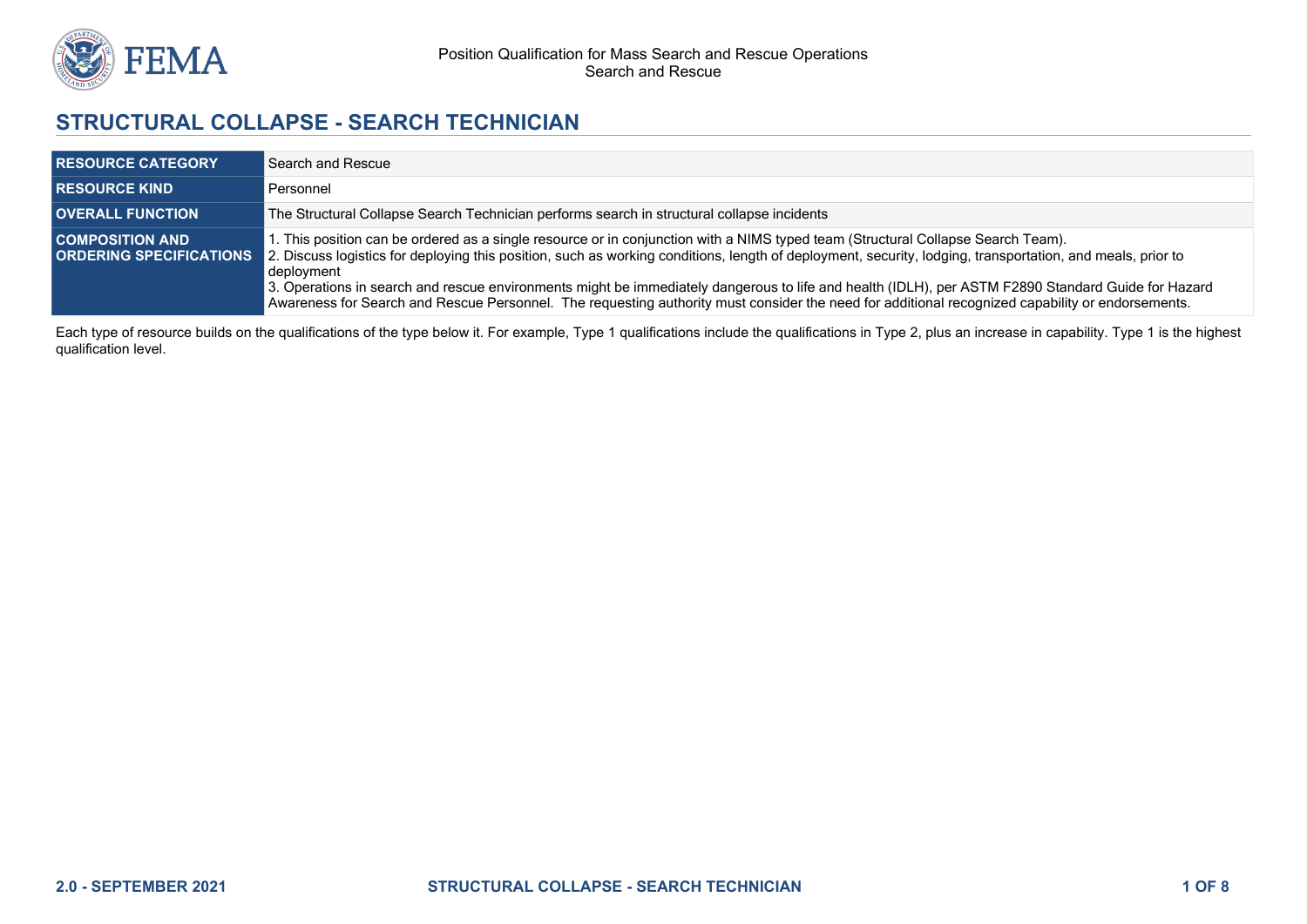

| <b>COMPONENT</b>   | TYPE 1                                                                                                                                                                                                                                                                   | TYPE 2                                                                                                                                                                                                                                                                                                                                                                                                                                                                                                                                                                                                                                                                                                                                                                                                                                                                                                                                                                                                                                                                                                                                                                                                                                                                                                                                                                                                                                                                                                                                                                                                                                                    | <b>NOTES</b>  |
|--------------------|--------------------------------------------------------------------------------------------------------------------------------------------------------------------------------------------------------------------------------------------------------------------------|-----------------------------------------------------------------------------------------------------------------------------------------------------------------------------------------------------------------------------------------------------------------------------------------------------------------------------------------------------------------------------------------------------------------------------------------------------------------------------------------------------------------------------------------------------------------------------------------------------------------------------------------------------------------------------------------------------------------------------------------------------------------------------------------------------------------------------------------------------------------------------------------------------------------------------------------------------------------------------------------------------------------------------------------------------------------------------------------------------------------------------------------------------------------------------------------------------------------------------------------------------------------------------------------------------------------------------------------------------------------------------------------------------------------------------------------------------------------------------------------------------------------------------------------------------------------------------------------------------------------------------------------------------------|---------------|
| <b>DESCRIPTION</b> | Same as Type 2 PLUS<br>Performs search in structural collapse incidents,<br>including identifying hazards in a collapsed structure<br>defined as Heavy and/or Medium consistently with the<br>UN INSARAG Guideline and Methodology for US&R<br>categories for structures | The Structural Collapse Search Technician is<br>responsible for the following:<br>1. Performs search in structural collapse incidents,<br>including identifying hazards in a collapsed structure<br>defined as Light consistently with the United Nations<br>(UN) International Search and Rescue Advisory<br>Group's (INSARAG) Guideline and Methodology for<br>Urban Search & Rescue (US&R) categories for<br>structures<br>2. Conducts thermal, optical, acoustical, and audio<br>search<br>3. Requests rescue and evacuation and recovery<br>resources as needed<br>4. Performs medical care to include Basic Life Support<br>(BLS)<br>5. Reports to the Structural Collapse Search Team<br>Leader, if applicable<br>6. Operates within the Incident Command System<br>(ICS), a specialized position within Structural Collapse<br>Search Team<br><b>General Functions</b><br>1. Deploys for up to 14 days, ready to deploy within 24<br>hours of notification, self-sustaining for 72 hours upon<br>arrival, and works up to 12 hours per shift<br>2. Provides:<br>a. Safety of self and team members and operations<br>b. Medical care of self and team members and subjects<br>c. Simple decontamination of self and team members<br>d. Basic ground support capability for helicopter<br>operations<br>3. Use of ground vehicles, water vehicles and aircraft<br>for operations and support.<br>4. Operates in environments with and without<br>infrastructure including those affected by disasters and<br>terrorism; with compromised access to roadways,<br>utilities, transportation, and limited availability of<br>shelter, food, and water | Not Specified |
| <b>EDUCATION</b>   | Not Specified                                                                                                                                                                                                                                                            | Not Specified                                                                                                                                                                                                                                                                                                                                                                                                                                                                                                                                                                                                                                                                                                                                                                                                                                                                                                                                                                                                                                                                                                                                                                                                                                                                                                                                                                                                                                                                                                                                                                                                                                             | Not Specified |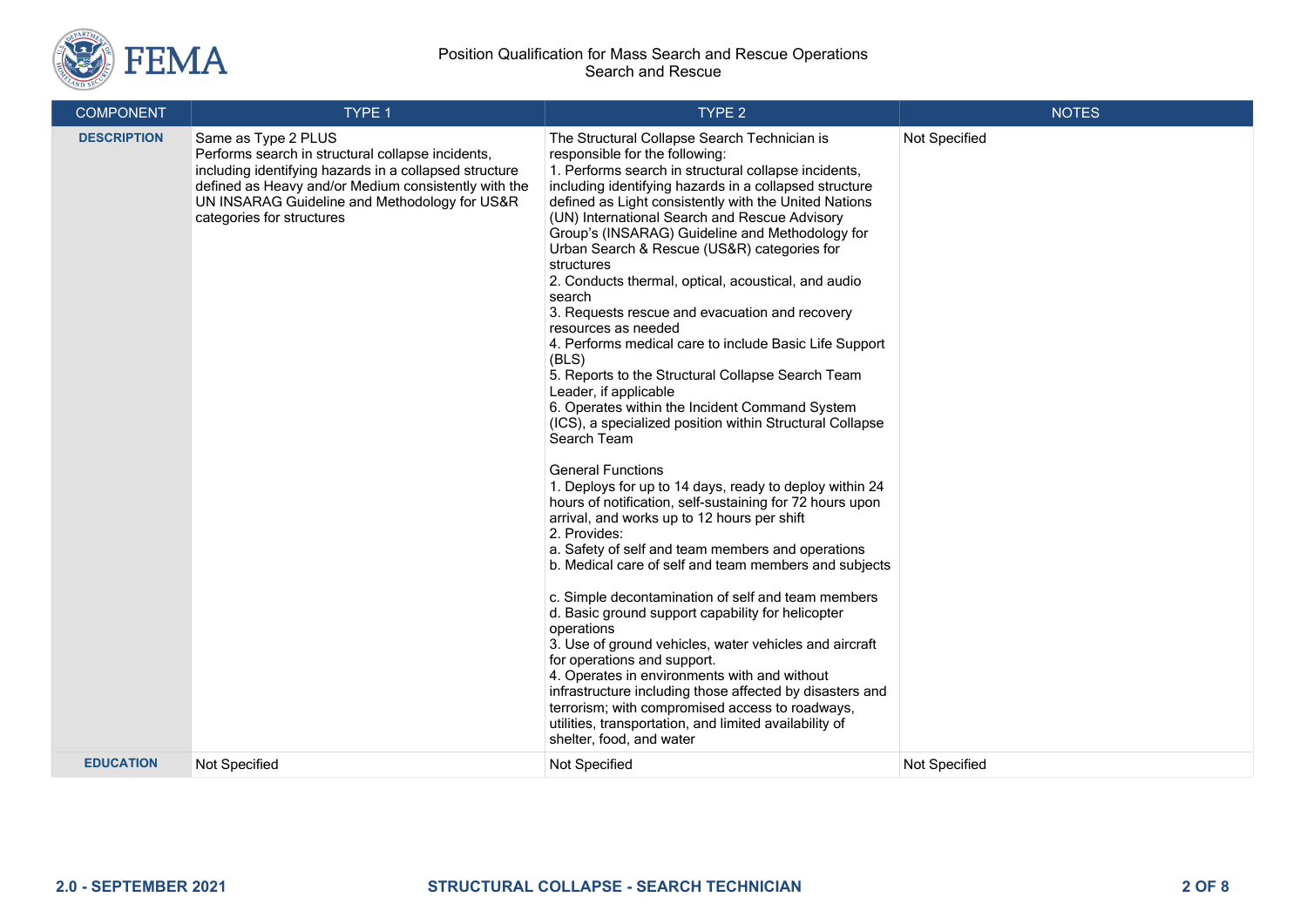

| <b>COMPONENT</b> | TYPE 1                                                                                                                                                                                                                                                                                                                                                                                                                                                                                                                                                                                                                                                                                                                                                                                                                                                                                                                                                                                                                                                                                            | TYPE <sub>2</sub>                                                                                                                                                                                                                                                                                                                                                                                                                                                                                                                                                                                                                                                                                                                                                                                                                                                                                                                                                                                                                                                                                                                                                                                                                                                                                                                                                                                                                                                                                                                                                                                                                                                                                                                                                                                                                                                                                        | <b>NOTES</b>  |
|------------------|---------------------------------------------------------------------------------------------------------------------------------------------------------------------------------------------------------------------------------------------------------------------------------------------------------------------------------------------------------------------------------------------------------------------------------------------------------------------------------------------------------------------------------------------------------------------------------------------------------------------------------------------------------------------------------------------------------------------------------------------------------------------------------------------------------------------------------------------------------------------------------------------------------------------------------------------------------------------------------------------------------------------------------------------------------------------------------------------------|----------------------------------------------------------------------------------------------------------------------------------------------------------------------------------------------------------------------------------------------------------------------------------------------------------------------------------------------------------------------------------------------------------------------------------------------------------------------------------------------------------------------------------------------------------------------------------------------------------------------------------------------------------------------------------------------------------------------------------------------------------------------------------------------------------------------------------------------------------------------------------------------------------------------------------------------------------------------------------------------------------------------------------------------------------------------------------------------------------------------------------------------------------------------------------------------------------------------------------------------------------------------------------------------------------------------------------------------------------------------------------------------------------------------------------------------------------------------------------------------------------------------------------------------------------------------------------------------------------------------------------------------------------------------------------------------------------------------------------------------------------------------------------------------------------------------------------------------------------------------------------------------------------|---------------|
| <b>TRAINING</b>  | Same as Type 2 PLUS:<br>1. National US&R Response System Orientation<br>course or equivalent<br>2. National US&R Response System Technical Search<br>Specialist Training or equivalent<br>3. National US&R Structural Collapse Technician<br>Course or equivalent<br>4. FEMA/Department of Justice (DOJ) Emergency<br>Response to Terrorism: Basic Concepts training or<br>equivalent<br>Completion of the following awareness-level training:<br>1. Critical Incident Stress Management Training<br>2. Weapons of Mass Destruction (WMD) Awareness<br>Training (AWR160) or equivalent (to be refreshed every<br>5 years)<br>3. Annual Hazardous Materials First Responder<br>Awareness, per OSHA 29 CFR 1910.120 (Q)(6)(i) or<br>equivalent<br>Completion of a NFPA, ASTM or equivalent Structural<br>Collapse SAR training program as validated by the AHJ<br>that meets the experience specific to a Structural<br>Collapse Search Technician and that includes but is not<br>limited to Department of Homeland Security (DHS)/<br>FEMA Structural Collapse Technician Course or<br>equivalent | Completion of the following courses:<br>1. IS-100: Introduction to Incident Command System<br>$(ICS)$ , $ICS-100$<br>2. IS-200: Basic Incident Command System for Initial<br>Response, ICS-200<br>3. IS-700: National Incident Management System<br>(NIMS) An Introduction<br>4. IS-800: National Response Framework, An<br>Introduction<br>5. IS-809: Emergency Support Function (ESF) #9 -<br>Search and Rescue<br>6. Awareness training consistent with operations level<br>National Fire Protection Association (NFPA) 1670:<br>Standard on Operations and Training for Technical<br>Search and Rescue Incidents in the following areas:<br>a. Confined space rescue operations<br>b. Water rescue operations<br>c. Structural collapse operations<br>Completion of the following capability-based training:<br>1. Annual Bloodborne Pathogens per Occupational<br>Safety and Health Administration (OSHA) 29 CFR<br>1910.1030 (Code of Federal Regulations) or equivalent<br>and Airborne Pathogens Training<br>2. OSHA 29 CFR 1910.120 and/or 1910.134(f)<br>Respiratory Protection including the successful<br>completion of a quantitative respiratory protection fit<br>test and the associated currency requirements with the<br>exception of all incident structural searches that require<br>29 CFR 1910.120 (q)(6)(ii) and annual refresher<br>training or equivalent, as applicable<br>3. Use, care, inspection and maintenance of all related<br>personal protective equipment (PPE), tools, devices<br>and equipment specific to this position and sub-<br>specialties<br>4. Current certification in basic first aid for first<br>responders or equivalent to include cardiopulmonary<br>resuscitation (CPR) and automated external defibrillator<br>(AED)<br>5. Completion of a National Fire Protection Association<br>(NFPA), ASTM International (ASTM) or equivalent<br>(Continued) | Not Specified |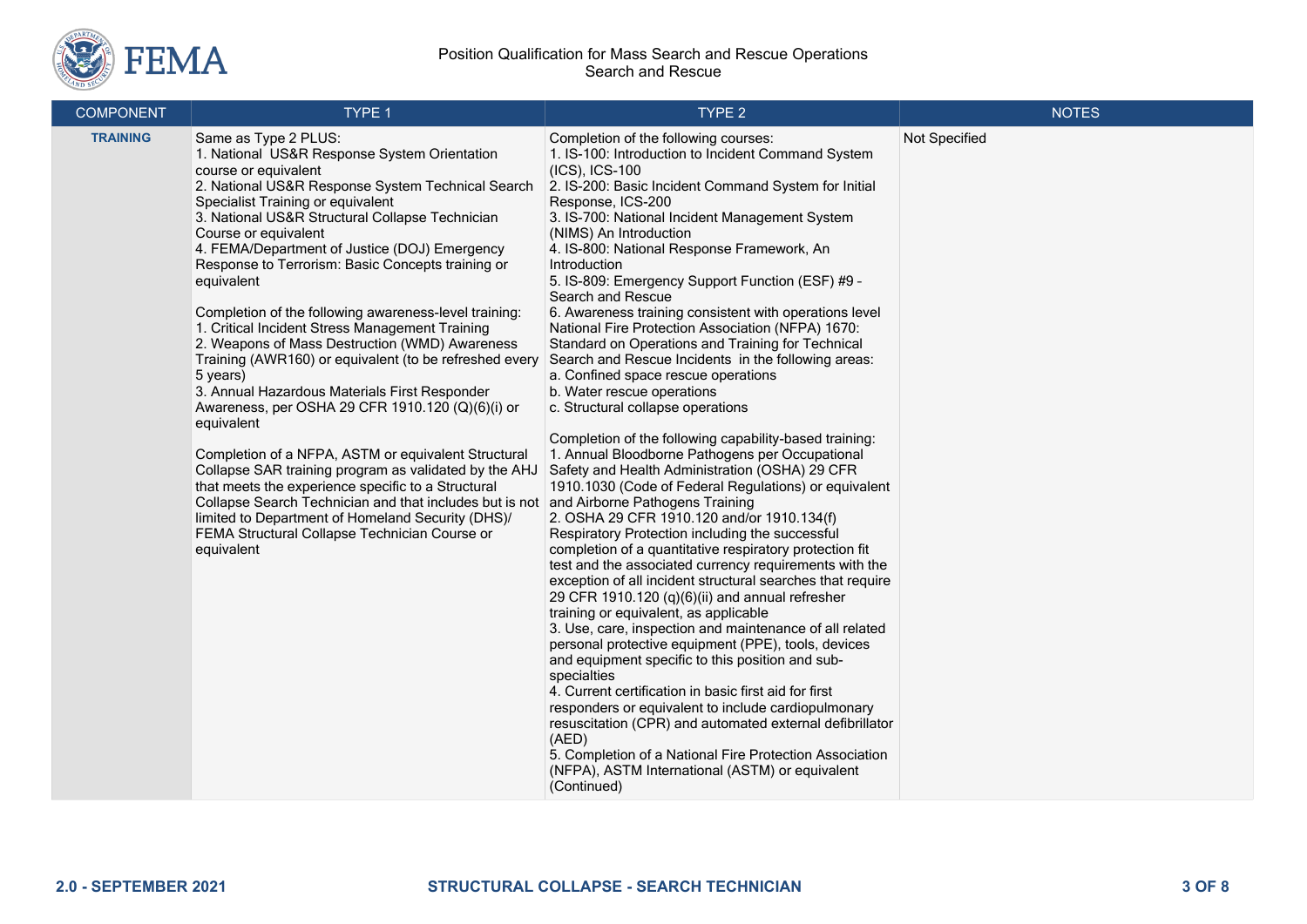

| <b>COMPONENT</b> | <b>TYPE 1</b> | TYPE 2                                                                                                                                                                                                                                                                                                                                                                                                                                                                                                                                       | <b>NOTES</b> |
|------------------|---------------|----------------------------------------------------------------------------------------------------------------------------------------------------------------------------------------------------------------------------------------------------------------------------------------------------------------------------------------------------------------------------------------------------------------------------------------------------------------------------------------------------------------------------------------------|--------------|
| <b>TRAINING</b>  |               | (Continued)<br>Structural Collapse Search and Rescue (SAR) training<br>program or as verified by the Agency Having<br>Jurisdiction (AHJ) meeting the following position-<br>specific key skills and aptitudes:<br>a. SAR Hazard Awareness, Navigation and Survival<br>training or equivalent<br>b. OSHA Duties of the Entrant per 29 CFR 1910.146<br>6. FEMA Global Positioning System (GPS) awareness<br>course or equivalent<br>7. Confined space rescue and fall protection training in<br>accordance with OSHA regulations or equivalent |              |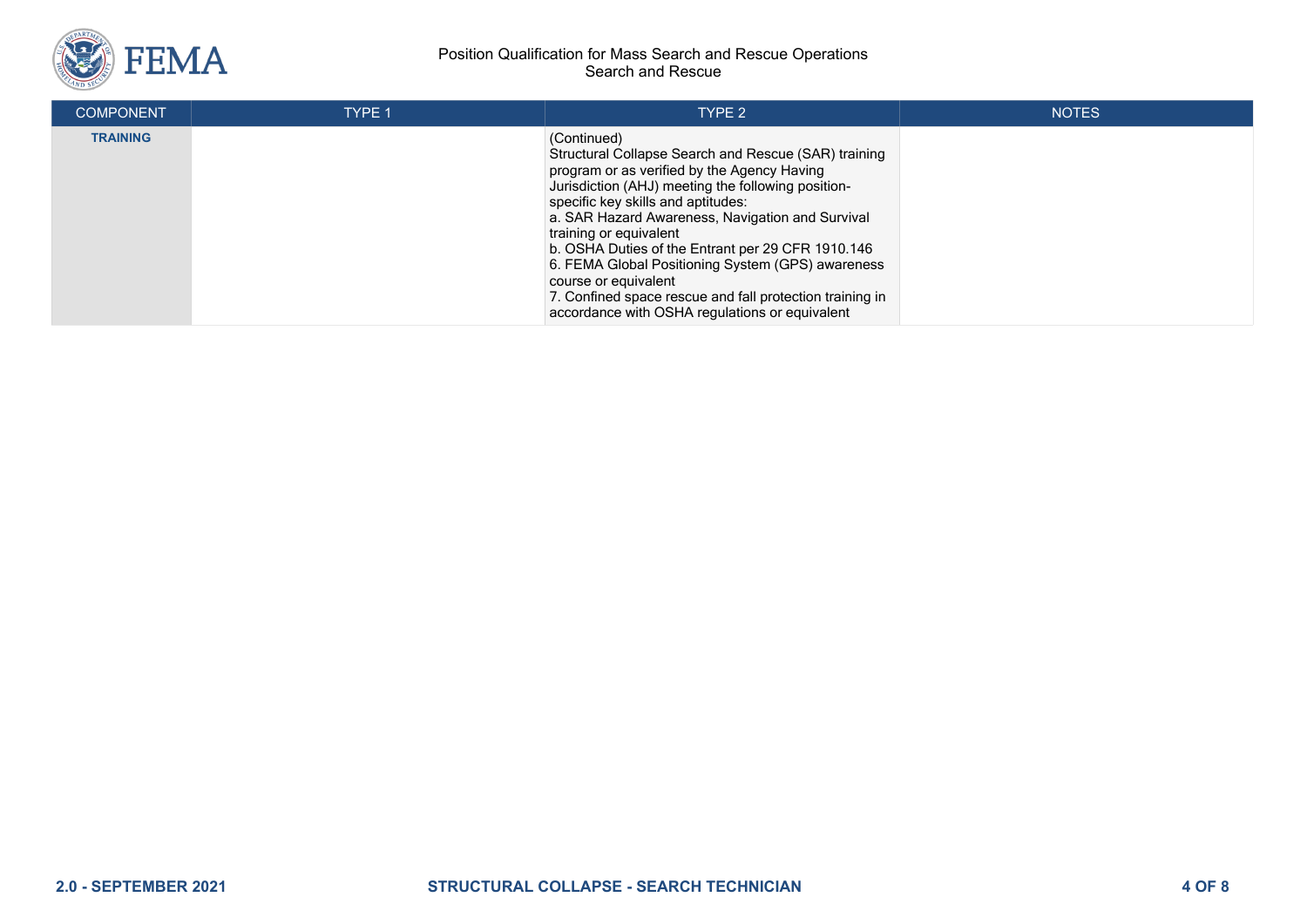

| <b>COMPONENT</b>  | TYPE 1         | TYPE 2                                                                                                                                                                                                                                                                                                                                                                                                                                                                                                                                                                                                                                                                                                                                                                                                                                                                                                                                                                                                                                                                                                                                                                                                                                                                                                                                                                                                                                                                                                                                                                                                                                                                                          | <b>NOTES</b>                                                                                                                                                                                                     |
|-------------------|----------------|-------------------------------------------------------------------------------------------------------------------------------------------------------------------------------------------------------------------------------------------------------------------------------------------------------------------------------------------------------------------------------------------------------------------------------------------------------------------------------------------------------------------------------------------------------------------------------------------------------------------------------------------------------------------------------------------------------------------------------------------------------------------------------------------------------------------------------------------------------------------------------------------------------------------------------------------------------------------------------------------------------------------------------------------------------------------------------------------------------------------------------------------------------------------------------------------------------------------------------------------------------------------------------------------------------------------------------------------------------------------------------------------------------------------------------------------------------------------------------------------------------------------------------------------------------------------------------------------------------------------------------------------------------------------------------------------------|------------------------------------------------------------------------------------------------------------------------------------------------------------------------------------------------------------------|
| <b>EXPERIENCE</b> | Same as Type 2 | Knowledge, Skills, and Abilities (KSA):<br>1. Ability to function at the Technician level<br>2. Ability to perform thermal, optical, acoustical, and<br>audio search<br>3. Ability to identify and apply the role of the Structural<br>Collapse Search Technician within the incident<br>management structure<br>4. Knowledge of structural collapse search and<br>associated hazards, including recognition of the various<br>types of building and structural collapses and their<br>impact<br>5. Understanding of search procedures in the<br>building/structural collapse environment during day and<br>night operations<br>6. Ability to identify and use appropriate Personal<br>Protective Equipment(PPE)<br>7. Ability to carry out the following:<br>a. Technical rescue operations<br>b. General standards of technical rescue<br>c. Rope rescue<br>d. Structural collapse search and rescue<br>e. Confined space search and rescue<br>f. Machinery rescue<br>g. Trench and excavation search and rescue<br>8. Knowledge of the capabilities of canine search<br>9. Technical rescue skills:<br>a. General guidelines outlined in NFPA 1670 or<br>equivalent<br>b. Rope rescue awareness outlined in NFPA 1670 or<br>equivalent<br>c. Trench rescue awareness outlined in NFPA 1670 or<br>equivalent<br>d. Proficiency as per duties of the entrant within 29 CFR<br>1910.146<br>10. Additional recommended Rope Rescue Skills<br>a. Understanding of safety considerations during rope<br>rescue operations<br>b. Understanding of characteristics of life safety rope<br>and webbing<br>c. Ability to apply rope rescue hardware specific to a<br>lowering operation<br>(Continued) | KSAs are addressed in NFPA 1006: Standard for<br><b>Technical Rescuer Professional Qualifications and</b><br>NFPA 1670: Standard on Operations and Training for<br><b>Technical Search and Rescue Incidents.</b> |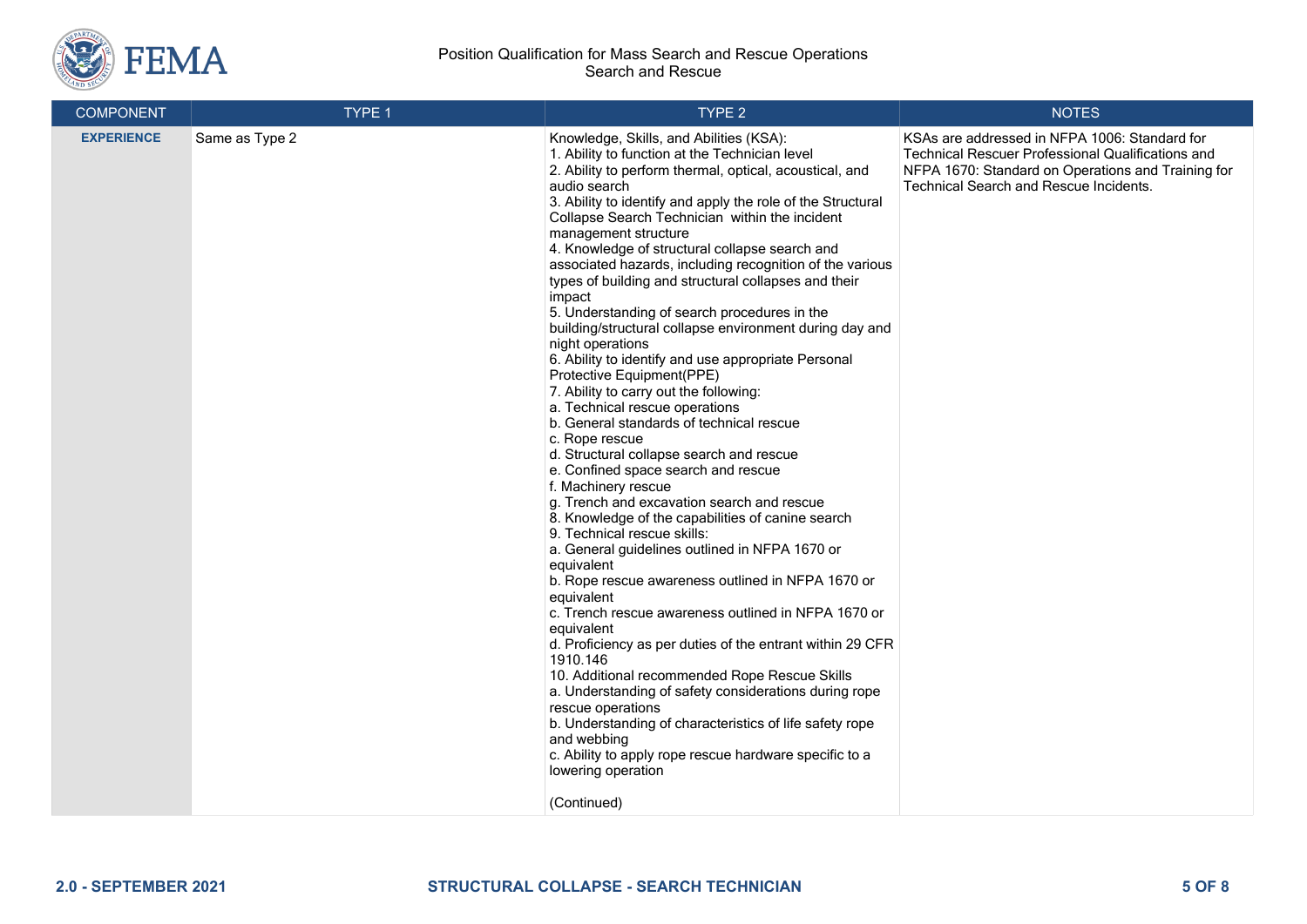

| <b>COMPONENT</b>                          | TYPE 1         | TYPE 2                                                                                                                                                                                                                                                                                                                                                                                                                                                                                                                                                                                                                                                                                                                                                                                                                                                                                                                                                                                                                                                                                                                                                                                                                                                                                                                                                                                            | <b>NOTES</b>                                                                                                                     |
|-------------------------------------------|----------------|---------------------------------------------------------------------------------------------------------------------------------------------------------------------------------------------------------------------------------------------------------------------------------------------------------------------------------------------------------------------------------------------------------------------------------------------------------------------------------------------------------------------------------------------------------------------------------------------------------------------------------------------------------------------------------------------------------------------------------------------------------------------------------------------------------------------------------------------------------------------------------------------------------------------------------------------------------------------------------------------------------------------------------------------------------------------------------------------------------------------------------------------------------------------------------------------------------------------------------------------------------------------------------------------------------------------------------------------------------------------------------------------------|----------------------------------------------------------------------------------------------------------------------------------|
| <b>EXPERIENCE</b>                         |                | (Continued)<br>d. Ability to application of rope rescue hardware and<br>software specific to a belay line<br>e. Ability to assemble and apply a Class III harness<br>f. Ability to assemble and apply a "hasty harness"<br>g. Ability to tie a simple figure eight knot<br>h. Ability to tie a figure eight follow-through knot<br>i. Ability to tie an overhand follow-through with webbing<br>j. Ability to attach a prusik loop to a rope<br>k. Familiarity with anchor systems<br>I. Familiarity with raising and lowering systems<br>m. Demonstrated proficiency in attaching oneself to and<br>participating in a raising or lowering system<br>n. Demonstrated proficiency in descending and<br>ascending a fixed line, low angle<br>Experience:<br>1. Experience that demonstrates scene management<br>and dynamic assessment of risk<br>2. Experience with relevant building/structural<br>collapses, confined space and rope rescue techniques<br>3. Experience with identifying hazards, including<br>potential operating environments<br>4. Experience as a NIMS Typed Type 4 Fire Officer<br>5. Completion of the Structural Collapse Search<br>Technician Position Task Book(PTB) or equivalent that<br>validates and verifies (by AHJ) the successful<br>completion of all skills, and demonstrated ability to<br>perform skills in exercises and/or actual incident<br>operations |                                                                                                                                  |
| <b>PHYSICAL/MEDICAL</b><br><b>FITNESS</b> | Same as Type 2 | 1. Arduous<br>2. Minimum physical fitness and swimming standards,<br>Job Related Physical Ability Test (JRPAT) set by AHJ<br>3. NFPA 1582 Standard on Comprehensive<br>Occupational Medical Program for Fire Departments, or<br>equivalent minimum medical fitness standards<br>determined by the AHJ<br>4. Maintains immunizations as outlined by the U.S.<br>Department of Health and Human Services Centers for<br>Disease Control's most current recommended adult<br>immunization schedule for the United States of America                                                                                                                                                                                                                                                                                                                                                                                                                                                                                                                                                                                                                                                                                                                                                                                                                                                                  | The NIMS Guideline for the National Qualification<br>System (NQS) defines Physical/Medical Fitness levels<br>for NIMS positions. |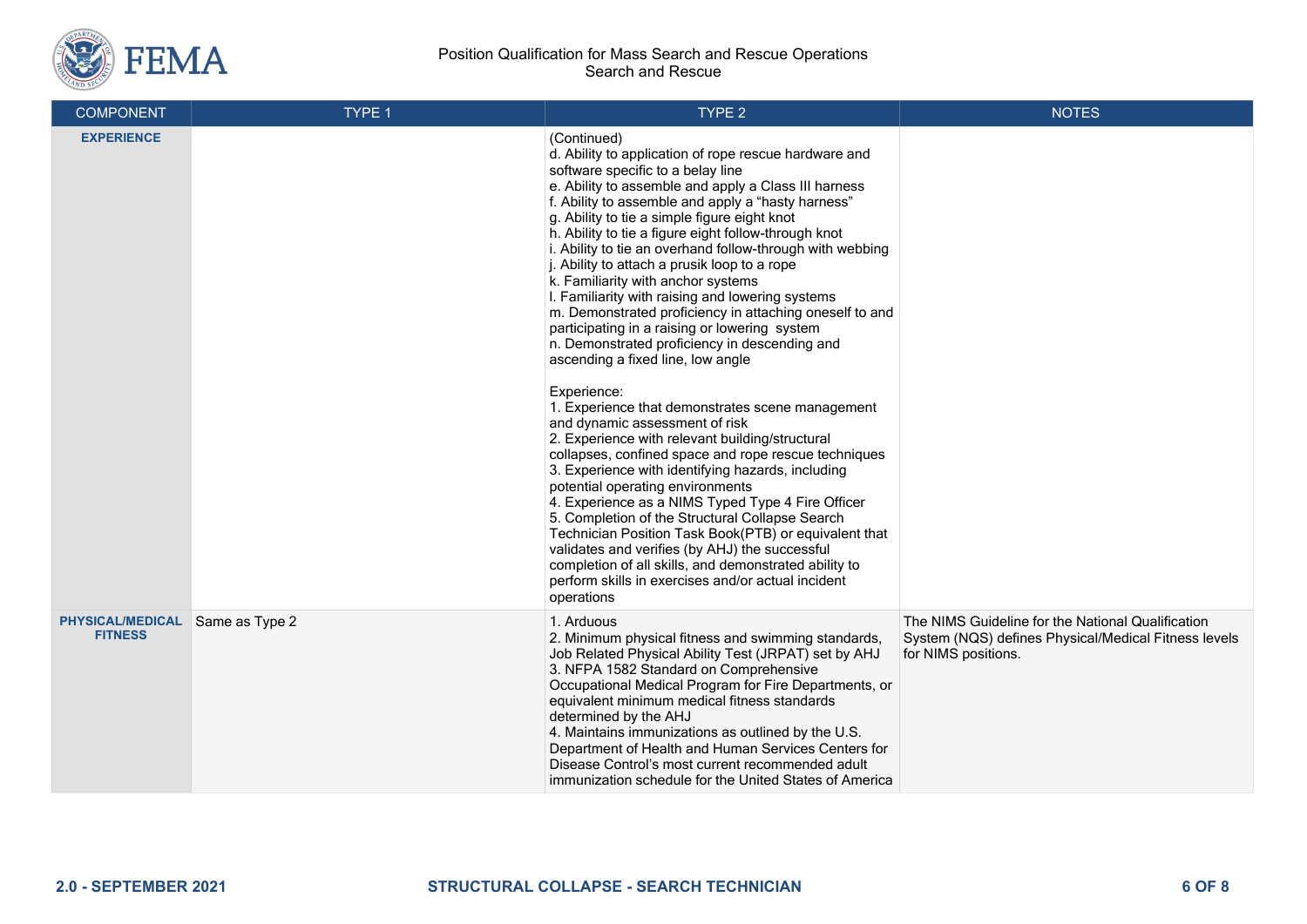

| <b>COMPONENT</b>                                                                            | TYPE 1         | TYPE 2                                                                                                                                                                                                                                                                                                                                                                                                                                                                                  | <b>NOTES</b>                                                                                                                                                                                                                                                                                                                                                     |
|---------------------------------------------------------------------------------------------|----------------|-----------------------------------------------------------------------------------------------------------------------------------------------------------------------------------------------------------------------------------------------------------------------------------------------------------------------------------------------------------------------------------------------------------------------------------------------------------------------------------------|------------------------------------------------------------------------------------------------------------------------------------------------------------------------------------------------------------------------------------------------------------------------------------------------------------------------------------------------------------------|
| <b>CURRENCY</b>                                                                             | Same as Type 2 | 1. Annual refresher of related rescue skills and abilities<br>in structural collapse environments<br>2. Operational incident experience and/or participation<br>in exercises, drills, or simulations within three years<br>from the time approved by the AHJ to serve as a<br>Structural Collapse Search Technician<br>3. Background checks as permitted and/or required by<br>applicable law<br>4. Completion of a quantitative respiratory protection fit<br>test per 29 CFR 1910.134 | The providing entity must carry out and use any<br>background checks as specified by applicable<br>law. This may or may not include the following:<br>background check currency within twelve months; sex<br>offender registry check; and a local, state and national<br>based criminal history.                                                                 |
| <b>PROFESSIONAL AND</b><br><b>TECHNICAL</b><br><b>LICENSES AND</b><br><b>CERTIFICATIONS</b> | Same as Type 2 | 1. Certification and/or recertification as required by the<br>AHJ in order to perform medical care including Basic<br>Life Support (BLS)<br>2. Certification or documentation indicating completion<br>of training outlined above (Structural Collapse Search<br>Technician)<br>3. Certification or completion of structural<br>collapse, confined space, and high and low angle<br>training that relates to the job standards                                                          | The AHJ determines the types of emergency medical<br>certifications needed to meet the minimum criteria,<br>including: first aid, CPR, and Basic Life Support (BLS)<br>or Advanced Life Support (ALS).<br>The AHJ determines any other additional certifications<br>requirements in accordance with NFPA and ASTM<br>search and rescue standards, or equivalent. |